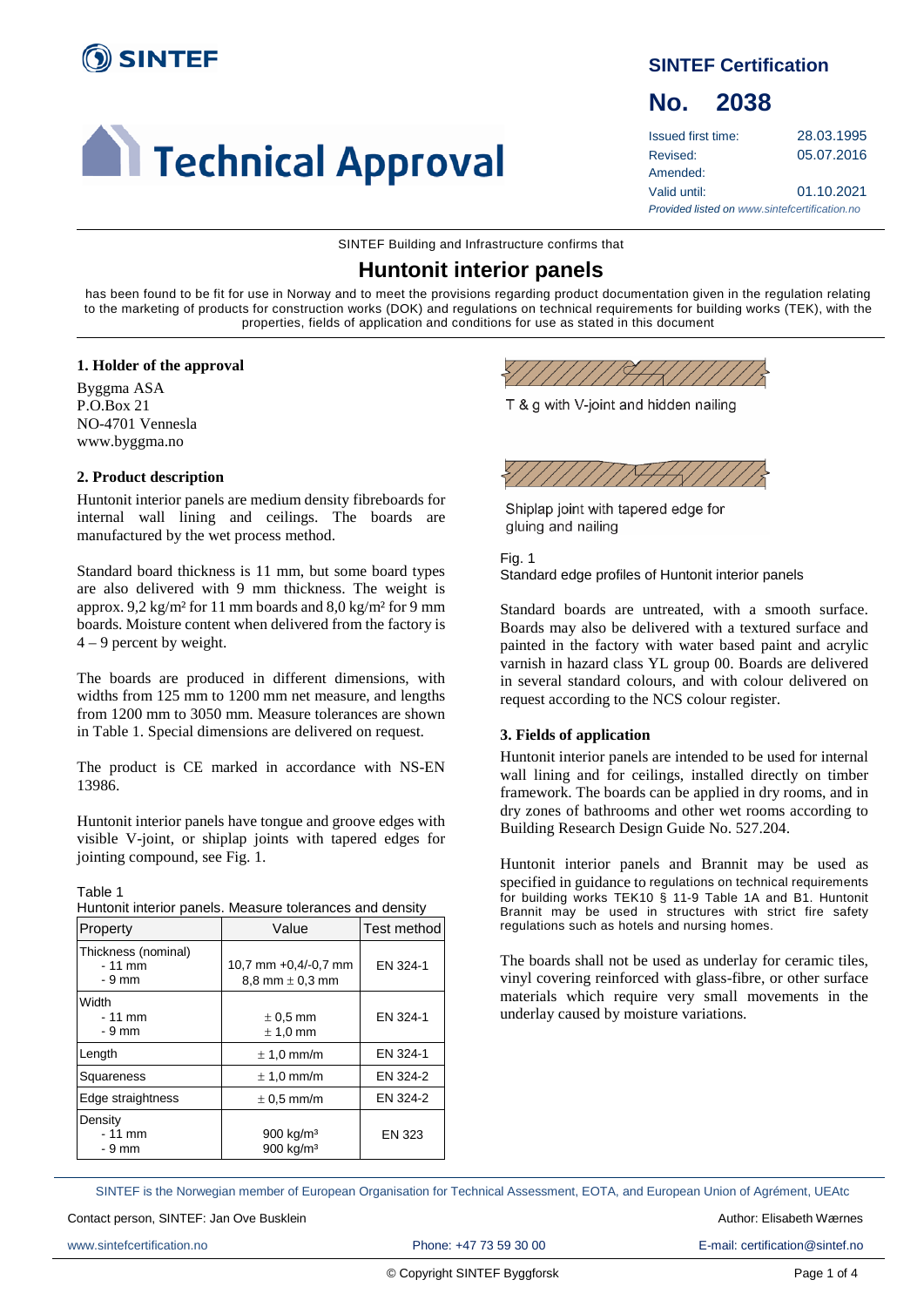#### **4. Properties**

#### *Material properties*

Huntonit interior panels conform to the requirements for boards type MBH in EN 622-3. Material properties are shown in Table 2.

#### Table 2

Huntonit interior panels. Material properties

| Property                                                                                  | Value                                                             | Test method        |
|-------------------------------------------------------------------------------------------|-------------------------------------------------------------------|--------------------|
| Thickness swelling, 24 hours                                                              | ≤ 15 %                                                            | <b>NS-EN 317</b>   |
| Moisture movement in the<br>plane of the board, 30-90 %<br>RH.<br>both directions         | ≤ 0.3 $%$                                                         | <b>NS-NS 318</b>   |
| Water vapour resistance                                                                   | 3,6 $\cdot$ 10 $^{\circ}$ m <sup>2</sup> sPa/kg<br>$S_d = 271$ mm | <b>NS-EN 12572</b> |
| Bending strength<br>- Thickness 11 mm<br>- Thickness 9 mm                                 | $\geq$ 15 N/mm <sup>2</sup><br>$\geq$ 15 N/mm <sup>2</sup>        | <b>NS-EN 310</b>   |
| Internal bond                                                                             | ≥ 0,10 N/mm <sup>2</sup>                                          | <b>NS-EN 319</b>   |
| Hard body impact resistance,<br>max falling height steel ball                             | 3.5 <sub>m</sub>                                                  | NT Build 066       |
| Surface hardness, steel ball<br>indentation<br>- At load 250 N<br>- Permanent indentation | $0,4$ mm<br>$0,1$ mm                                              | NT Build 059       |
| Axial withdrawal of screws<br>- Thickness 11 mm<br>- Thickness 9 mm                       | 1,45 kN<br>1,35 kN                                                | <b>NS-EN 320</b>   |
| Formaldehyde class                                                                        | F <sub>1</sub>                                                    | NS-EN 13986        |

#### *Load-carrying capacity*

Boards with shiplap joints and nailed to the framework along all four edges as indicated in clause 6 can be assumed to provide adequate in plane bracing strength to low-rise timber frame houses. Shear capacity for boards installed with other nailing is shown in Building Research Design Guide No. 520.238.

#### *Reaction to fire*

Classification is in accordance with NS-EN 13501-1 and applies to mechanically fastened boards with tongue and groove joints.

Unpainted Huntonit interior boards with minimum thickness 9 mm satisfy D-s2,d0. The classification applies when mounted directly on to the timber frame with thermal insulation from fire resistant mineral wool class A1 or A2 s1,d0 or cellulose insulation class E. The classification also is valid when mounted on interior wooden cladding minimum class D-s2,d2 and minimum density  $400 \text{ kg/m}^3$ .

Painted Huntonit interior boards with minimum thickness 11 mm satisfy class D-s1,d0. The classification applies when mounted on to the the timber frame with thermal insulation from fire resistant mineral wool class A1 or A2 s1,d0, with minimum density of  $37.5 \text{ kg/m}^3$ . Classification is also applicable both with and without a cavity behind the boards.

Huntonit Brannit with thickness 11 mm satisfies fire class B-s1,d0. The classification applies when mounted on to the timber frame with thermal insulation from fire resistant mineral wool class A1 with minimum density of  $37.5 \text{ kg/m}^3$ both with and without a cavity behind the boards. The classification is also applicable when mounted on plasterboard minimum fire class A2-s1,d0.

#### *Resistance to fire*

Unpainted Huntonit interior panels thickness minimum 9 mm satisfy fire resistance class  $K_2$ 10 according to NS-EN 13501-2 for all types of underlay. Panels are fastened by screws length minimum 35 mm with maximum spacing of 100 mm.

Huntonit Brannit with thickness 11 mm satisfy fire resistance class  $K_210$  according to NS-EN 13501-2 for all types of underlay, with or without cavity. Panels are fastened by screws minimum dimension 4.25 x 25 mm and with maximum spacing of 150 mm.

#### **5. Environmental aspects**

#### *Substances hazardous to health and environment*

The boards contain no hazardous substances with priority en quantities that pose any increased risk for human health and environment. Chemicals with priority include CMR, PBT and vPvB substances.

#### *Effect on indoor environment*

The panels are assessed not to emit any particles, gasses or radiation that can have a negative impact on indoor environment, or to have any health effect.

#### *Waste treatment/recycling*

The boards shall be recycled as wood on constructions sites. The boards must be delivered to authorized disposal site to be energy recycled.

#### *Environmental declaration*

An environmental product declaration according to NS-EN 15804 has been worked out for Huntonit (painted) interior panels. Environmental indicators are shown in table 3. Full EPD see EPD nr. NEPD00296 NEPD00296E, [www.epd](http://www.epd-norge.no/)[norge.no.](http://www.epd-norge.no/)

Table 3: Environmental product declaration according to NS-EN 15804 for Huntonit painted interior panels. Cradle to gate and grave (Norway). Functional unit  $1 \text{ m}^2$  (11 mm thick) product life 60 years.

| Indicator                | Verdi                              |
|--------------------------|------------------------------------|
| Global warming potential | 7,7 kg CO <sup>2</sup> equivalent. |
| Total energy consumption | 343 MJ                             |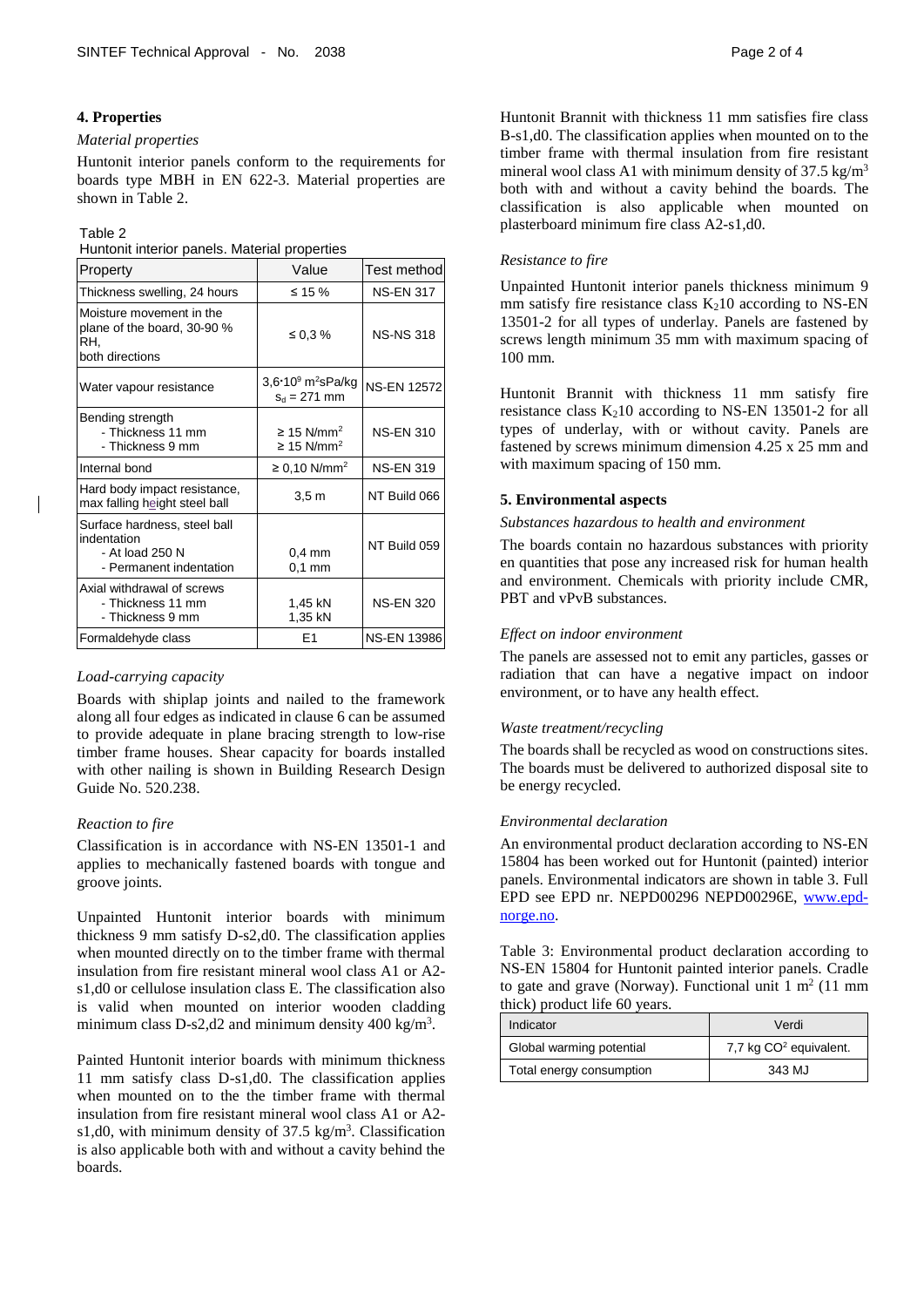#### **6. Special conditions for use and installation**

#### *Design considerations*

Huntonit interior panels shall be installed so late in the building construction period that swelling or bowing due to high moisture levels are avoided.

### *Installation*

The boards shall be installed according to the recommended principles in Building Research Design Guide No. 543.204 and Huntonit installation guide.

The boards can be installed on timber studs or beams spaced max. c/c 600 mm, with the longest side parallel or perpendicular to the stud/beam direction. Joints perpendicular to the supports do not require separate support, but otherwise all edges must be supported by studs, beams or nogging. Boards with 280 mm width may also be installed at an angle to the underlay.

Celling panels with 600 mm width should be installed parallel to supports spaced max. c/c 600 mm in ceilings to obtain adequate fastening strength. Alternatively, the boards may be installed perpendicular to supports spaced c/c 300 mm. In ceilings boards with 280 mm width may be installed parallel to battens spaced c/c 280 mm, or perpendicular to supports spaced c/c 300 mm. All underlays must be dry and adjusted into plane.

The boards shall be fastened with cramps of dimension 10 x 40 mm or screws with dimensions 4.2 x 35 mm for walls and 4.2 x 25 mm for celling. The fasteners are placed hidden in the groove or rebate with c/c 150 mm nail spacing when the boards are installed parallel to the supports. At short edges, the nail spacing shall be c/c 100 mm. When boards in ceilings are fastened perpendicular to the supports two nails shall be used at each support if the board width exceeds 300 mm.

When the boards are applied in wet rooms (dry zones) the surface must be treated with a water repellent paint or covering.

Holes in walls with fire rating must be filled with documented products that maintain the fire rating of the wall.

# *Transport and storage*

The products are to be stored dry and on a flat surface.

# **7. Factory production control**

The product is produced by Huntonit AS, Vennesla, Norge*.*

The holder of the approval is responsible for the factory production control in order to ensure that the product is produced in accordance with the preconditions applying to this approval.

The manufacturing of the product is subject to continuous surveillance of the factory production control in accordance with the contract regarding SINTEF Technical Approval. Production control of Huntonit Brannit is certified by SINTEF according to NS-EN 13986, certificate No. 1071- CPD-3071. The quality management system is certified by Det Norske Veritas according to EN ISO 9001, certificate No. 2002-OSL-AQ-7219.

#### **8. Basis for the approval**

The approval is based on type testing which is documented in the following report, plus results from audit testing and experience from use over many years:

- Norwegian Building Research Institute. Report No. O 14429 dated 20.09.2004.
- SP-rapport 4P04322-1rev1, Reaction to fire classification report, SP, dated 30.10.2014 (fire class Brannit)
- SP-rapport 5P09479-4rev1, Reaction to fire classification report, SP, dated 09.05.2016 (fire class painted)
- NS-EN 13986:2004+A1:2015 Trebaserte plater til bruk i bygg og anlegg - Egenskaper, evaluering av samsvar og merking (brannteknisk klasse ubehandlete Bygningsplater)
- Commission delegated regulation No. 1291/2014, EU Kommisjonen, dated 16.07.2014 (brannmotstand ubehandlete Bygningsplater)
- SPFR-rapport nr. 150040-01, Brannteknisk prøving av kledning i henhold til NS-EN 14135:2004, SP Fire Research AS, datert 25.04.2016 (brannmotstand Brannit)

# **9. Marking**

Pallets and stacks are marked with a label showing the name of the manufacturer and a product identification according to the requirements in NS-EN 622-3 and NS-EN 13986. The approval mark for Technical Approval No. 2038 may also be used.

The product is CE marked in accordance with NS-EN 13986 The approval mark for SINTEF Technical Approval No. 2038 may also be used.



Approval mark